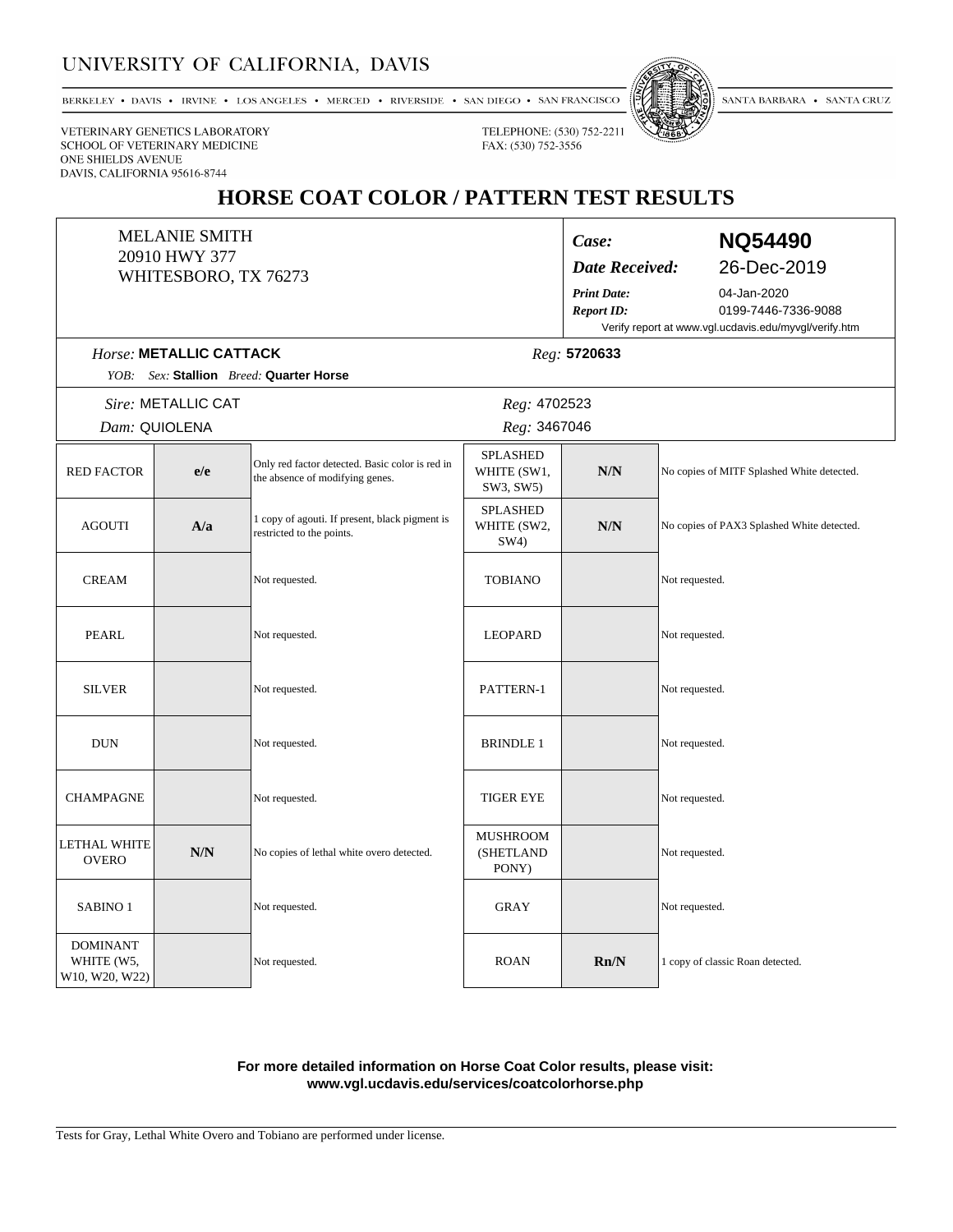### UNIVERSITY OF CALIFORNIA, DAVIS

BERKELEY • DAVIS • IRVINE • LOS ANGELES • MERCED • RIVERSIDE • SAN DIEGO • SAN FRANCISCO



SANTA BARBARA • SANTA CRUZ

VETERINARY GENETICS LABORATORY SCHOOL OF VETERINARY MEDICINE ONE SHIELDS AVENUE DAVIS, CALIFORNIA 95616-8744

# IMM AND MYH1 MYOPATHY (MYHM) GENETIC TEST REPORT

TELEPHONE: (530) 752-2211

FAX: (530) 752-3556

| <b>MELANIE SMITH</b><br>20910 HWY 377<br>WHITESBORO, TX 76273 |                                    | Case:<br><b>Date Received:</b>                                                                                        | <b>NQ54490</b><br>26-Dec-2019      |  |
|---------------------------------------------------------------|------------------------------------|-----------------------------------------------------------------------------------------------------------------------|------------------------------------|--|
|                                                               |                                    | <b>Print Date:</b><br><b>Report ID:</b>                                                                               | 02-Jan-2020<br>4575-2883-1687-4040 |  |
|                                                               |                                    | Verify report at www.vgl.ucdavis.edu/myvgl/verify.htm                                                                 |                                    |  |
| Name: METALLIC CATTACK<br>YOB:                                | Sex: Stallion Breed: Quarter Horse | Reg: 5720633                                                                                                          |                                    |  |
| Sire: METALLIC CAT                                            |                                    | Reg: 4702523                                                                                                          |                                    |  |
| Dam: QUIOLENA                                                 |                                    | Reg: 3467046                                                                                                          |                                    |  |
| <b>IMM and MYH1 Myopathy</b>                                  | N/N                                | No copies of the MYHM mutation. Horse does not have increased susceptibility for IMM or nonexertional rhabdomyolysis. |                                    |  |

For more detailed information on MYHM test results, please go to: www.vgl.ucdavis.edu/services/horse/IMM.php